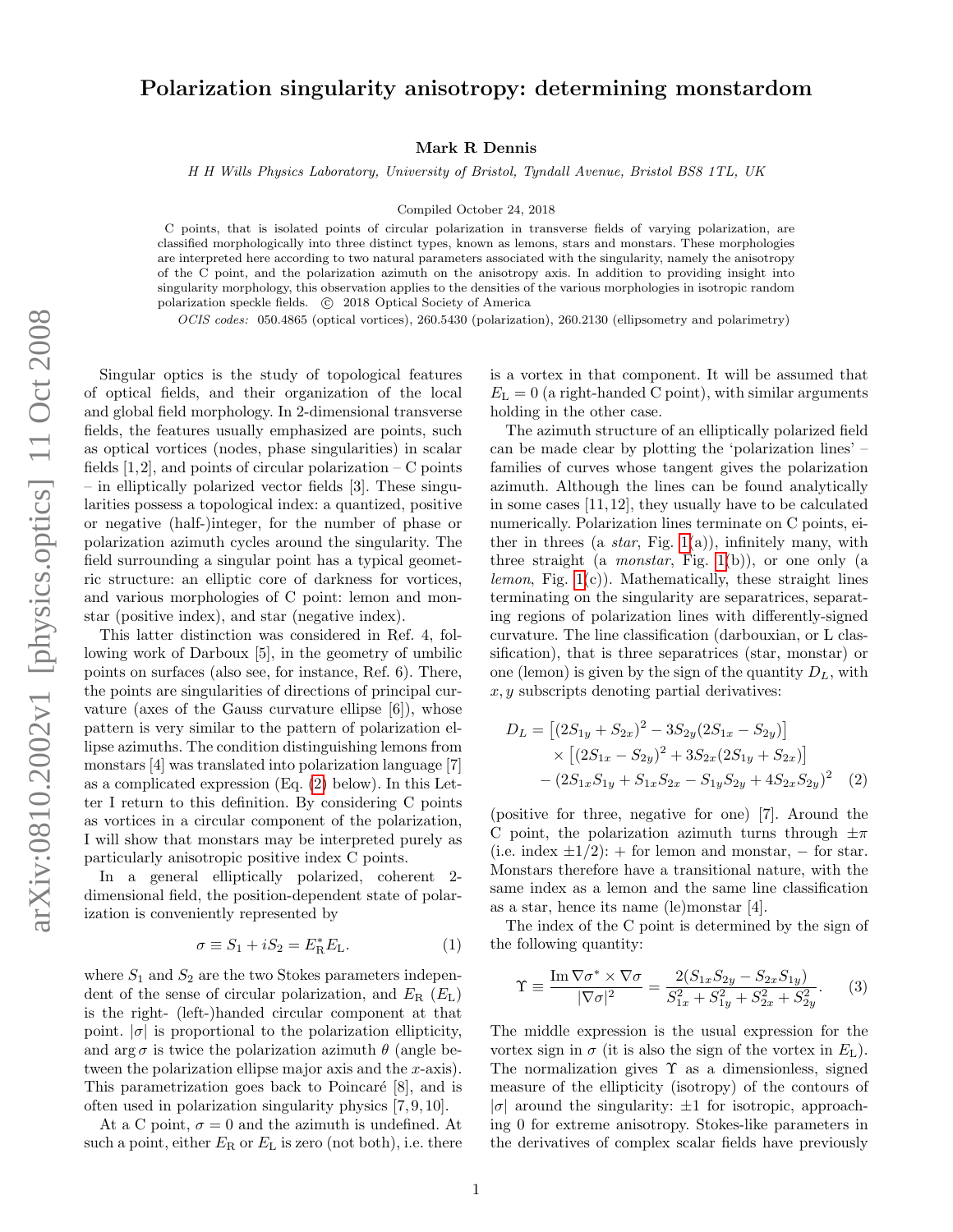

<span id="page-1-0"></span>Fig. 1. (Color online) Figures showing the three different line types of C point morphology with typical shape parameters, and corresponding plots of  $\theta(\phi)$ : (a) star  $(\Upsilon = -.95, \beta = \pi/6)$ ; (b) monstar  $(\Upsilon = .31, \beta = \pi/15)$ ; (c) lemon ( $\Upsilon = .87, \beta = -\pi/10$ ). The plots on the lefthand sign show grayscale contour plots of  $|\sigma|$ , showing the elliptic anisotropy, and the polarization lines (black) with colored separatrices. The straight lines in the plots on the right-hand side correspond to the lines  $\theta = \phi$  (purple),  $\phi \pm \pi$  (blue), which intersect the curve  $\theta(\phi)$  (green) at the straight line separatrices ending at the singularity.  $\theta(\phi)$ , being periodic, multiply wraps around the plot.

been used to describe the anisotropy of optical vortices [13–15]. Viewing the C point as a nodal point of  $\sigma$ ,  $\Upsilon$ is analogous to the normalized, third Stokes parameter (which determines the polarization ellipse eccentricity).

The anisotropy of the singularity also determines the dependence of the azimuth  $\theta$  in terms of the polar angle  $\phi$  around the C point. It is simple to show that

$$
\theta(\phi) = \frac{1}{2} \arctan \frac{S_{2x} \cos \phi + S_{2y} \sin \phi}{S_{1x} \cos \phi + S_{1y} \sin \phi}.
$$
 (4)

Fig. [1](#page-1-0) depicts anisotropic C points of the different morphological types, along with elliptic  $|\sigma|$  contours and the corresponding plot of  $\theta$  against  $\phi$ . The line classification is determined by the number of intersections of the curve  $\theta(\phi)$  with the lines  $\phi, \phi \pm \pi$ . The curve for the star, where  $\theta(\phi)$  is monotonic decreasing, always intersects three times. The positive index points (monotonic increasing) have one or three intersections, depending on the shape of the curve (detemined by  $\Upsilon$ ) and the intercept  $\theta(\phi = 0)$ . On increasing the intercept  $\theta(0)$  in (b), two adjacent intersections vanish and the monstar becomes a lemon [2]. The curve in (c) is too straight to give three intercepts, whatever its intercept.

This relationship may be clarified by choosing coordinates  $X, Y$  based on the axes of the anisotropy ellipse of  $|\sigma|$  contours, with X  $(Y)$  the major (minor) axis, where

<span id="page-1-2"></span><span id="page-1-1"></span>
$$
\nabla \sigma = \exp(2i\beta) \{T_X, iT_Y\} \tag{5}
$$

with  $|T_Y| \geq T_X \geq 0$ .  $\beta$  is the angle between the polarization azimuth angle (with respect to the  $X$ -axis) and the X axis, and  $-\pi/4 \leq \beta = \frac{1}{2} \arctan S_{2X}/S_{1X} \leq \pi/4$ . This is the coordinate system in Fig. [1,](#page-1-0) so  $\beta = \theta(\phi = 0)$ (with  $\phi = 0$  on the  $+X$ -axis).  $\Upsilon$ , as a shape measure, is unaffected by this choice. The shape of the curve  $\theta(\phi)$  is determined completely by  $\Upsilon$ , and, in X, Y coordinates,

<span id="page-1-5"></span>
$$
\theta(\phi) = \frac{1}{2} \arctan\left[\frac{\Upsilon \sin \phi}{(1 - \sqrt{1 - \Upsilon^2})\cos \phi}\right] + \beta. \tag{6}
$$

The distinction between lemon and monstar is completely determined by  $\Upsilon$  and  $\beta$ . From Eqs. [\(3\)](#page-0-1) and [\(5\)](#page-1-1),  $D_L$  in Eq. [\(2\)](#page-0-0) may be rearranged:

$$
D_L = \frac{3}{4} |\nabla \sigma|^4 (2 + \Upsilon (11\Upsilon - 14) + 2(1+\Upsilon)\sqrt{1-\Upsilon^2} \cos 4\beta).
$$
\n(7)

This equation is one of the main results of this Letter. It shows that, for given  $\beta$  there is a minimum isotropy  $\Upsilon_{\text{crit}}$ beyond which a lemon becomes a monstar; the largest  $\Upsilon_{\text{crit}}$  is 4/5, occurring for  $\beta = 0$ . Equivalently, for fixed  $\Upsilon$ , there is a critical  $\beta_{\rm crit}$ ,

<span id="page-1-3"></span>
$$
\cos 4\beta_{\rm crit} = -\frac{2 + \Upsilon (11\Upsilon - 14)}{2(1 + \Upsilon)^{3/2}(1 - \Upsilon)^{1/2}},
$$
 (8)

which determines the lemon/monstar nature of a positive index C point. This line classification in the  $\Upsilon$ ,  $\beta$ plane, with several C point polarization line examples for different choices of  $\Upsilon$ ,  $\beta$  is illustrated in Fig. [2.](#page-2-0) The boundary line between the monstar and lemon areas of the  $\Upsilon$ ,  $\beta$  plane is a cusp catastrophe: pairs of neighboring separatrices approach and annihilate as either fold line is crossed [2], and the three separatrices coalesce at the cusp point itself.

<span id="page-1-4"></span>Further analysis in the  $\Upsilon$ ,  $\beta$  plane, or of the  $\theta(\phi)$  curves from Eq. [\(6\)](#page-1-2), determines the angles of the polarization lines for monstars and stars; some examples are given in Fig. [2.](#page-2-0) For instance, it is straightforward to show that the maximum monstar opening angle is 90◦ , and the greatest angle between two star lines is  $180^\circ$ , when  $\Upsilon \to 0$ (independent of  $\beta$ ). In fact, the observation that C point annihilation occurs only between monstars and stars [2] (i.e. a lemon becomes a monstar as it approaches a star) can be understood as follows: as oppositely signed singularity points approach, they become more anisotropic, with  $\Upsilon \rightarrow 0$  as they annihilate; for almost all  $\beta$ , the  $\Upsilon > 0$  neighborhood of the  $\Upsilon = 0$  line is of monstar type, apart from the nongeneric case  $\beta = \pm \pi/4$ .